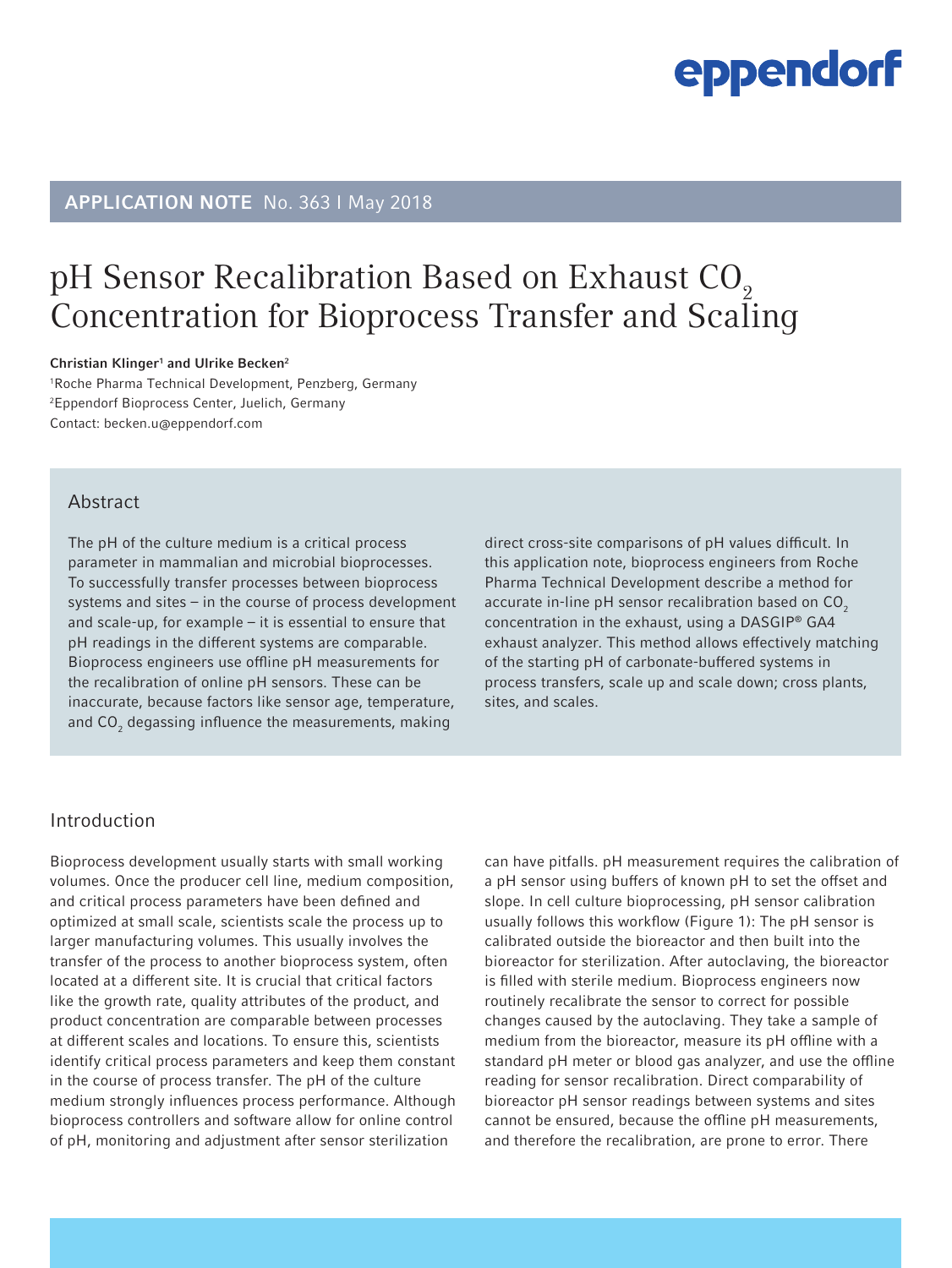are many sources of errors. The time between sampling and offline measurement can cause temperature shifts and CO<sub>2</sub> degassing, leading to a pH value of the sample, which does not reflect the value of the medium inside the bioreactor anymore. Furthermore, sensor age, response time, daily adjustment procedures, and other factors may influence offline pH readings. pH offsets of up to 0.3 between sites and plants have been shown to exist, and cannot be detected using the equipment which caused them in the first place. This makes process transfer and troubleshooting difficult.

In this application note, bioprocess engineers from Roche Pharma Technical Development present an alternative recalibration procedure, which is performed in-line without sampling and therefore avoids the possible errors of offline pH measurements. They indirectly determine the pH of cellfree, carbonate-buffered culture medium by measuring the  $CO<sub>2</sub>$  concentration in the bioreactor exhaust and use this data for pH sensor recalibration (Figure 1).



Fig. 1: Workflow for pH sensor calibration and recalibration. The pH-sensor is calibrated outside the bioreactor using buffers at pH 4 and pH 7 (left). The sensor is then built into the bioreactor and sterilized by autoclaving (middle). Afterwards the sensor is recalibrated, to correct for changes caused by autoclaving (right). Routinely, recalibration is based on offline pH readings (right, top). However this method is prone to errors. Alternatively, the pH sensor can be recalibrated based on the  $CO<sub>2</sub>$ concentration in the exhaust (right, bottom). This method is described in this document.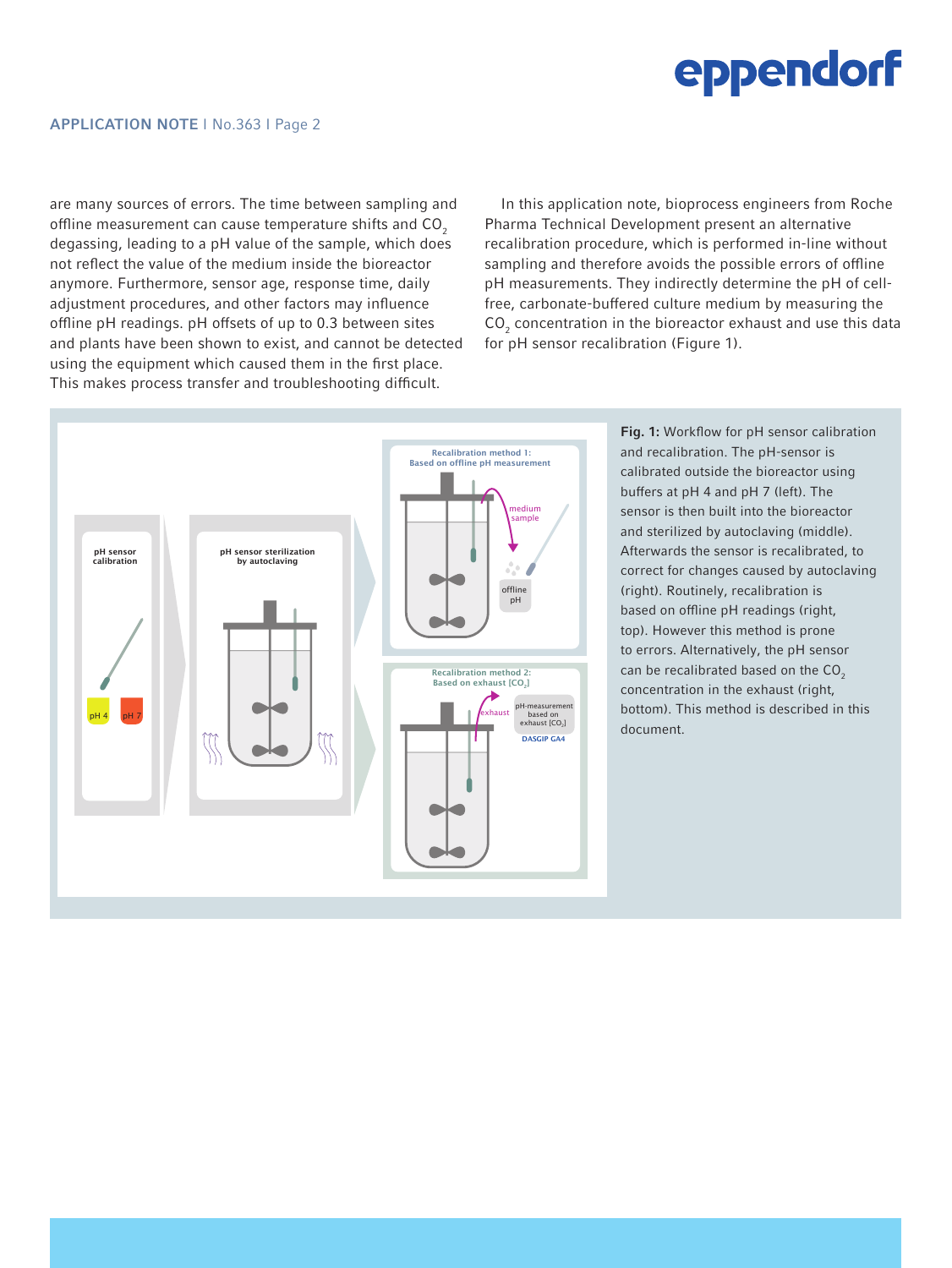### Material and Methods

### Measuring principle

According to the Henderson-Hasselbalch equation, CO<sub>2</sub> concentration in the gas phase must be identical in multiple systems, if the media, temperature, pressure, and pH are identical. At equilibrium, the net CO $_{\rm z}$  mass transfer between the gas phase and the liquid phase is zero. In this state, the CO $_{_2}$  concentration in the gas phase is not a function of parameters that influence mass transfer kinetics, and can therefore be considered as scale-independent.

Thus, one can indirectly infer to the pH of the culture medium from the CO $_{_2}$  concentration in the exhaust and use this information for pH sensor recalibration.

### Exhaust analyzing

In all experiments, the  $\mathsf{CO}_2$  concentration in the exhaust was quantified with a DASGIP GA4 exhaust analyzer (Eppendorf, Germany, Figure 2). The device uses robust dual-beam infrared CO $_{\tiny 2}$  sensor technology by BlueSens® (BlueSens gas sensor GmbH, Germany). Four carbon dioxide analyzer channels allow the precise exhaust analysis of four bioreactors in parallel with a single DASGIP GA4. Integrated sensors allow for an automated compensation of pressure, humidity, and temperature effects.



### Bioprocess system

Experiments at small scale were carried out using a glass bioreactor with a maximum working volume of 2 L. Further experiments were carried out in bioreactors with working volumes of 100 L and 400 L. For the 100 L and 400 L bioreactors it was ensured by installing a bypass, that the gas flow to the DASGIP GA4 did not exceed 250 sL/h.

## Correlation of exhaust  $\mathsf{CO}_2$  concentration and medium pH

2 L glass bioreactors were filled with cell-free culture medium. The working volumes, agitation speed, gassing (percentage of  $CO<sub>2</sub>$ , VVM) were varied as described in the figure legends in the results section. The  $\textsf{CO}_2$  concentration in the exhaust was measured. To be able to correlate the  $CO<sub>2</sub>$ concentration in the exhaust with the pH of the medium, the latter was measured online using the bioreactors' pH sensor. The pH of the cell-free culture medium was quantified using the internal pH sensors, which were lowered into the bioreactors under non-sterile conditions via the lid. This approach allows verification of bioreactor sensor signals without sampling and offline measurement, although it cannot be applied under sterile conditions.

The correlation of exhaust  $CO<sub>2</sub>$  and medium pH are described by a calibration curve that was then used in further experiments for in-line recalibration of the pH sensor.

#### Verification of scale-independence of the pH sensor recalibration procedure

To verify the method for in-line pH sensor recalibration, the process was scaled up. The experimental procedure described above was applied in bioreactors with working volumes of 100 L and 400 L.

Parameters like power number per volume (P/V),  $k_{1}a_{1}$ , tip speed, gassing, and stirrer configuration were not kept constant.

The CO<sub>2</sub> concentration in the exhaust was measured with different DASGIP GA4 gas analyzers.

The pH of the cell-free culture medium was measured using the internal pH sensors, which were inserted under non-sterile conditions, as described above.

### Verification of the recalibration method by measuring lactate levels

It is well known that secretion of lactate by CHO cells via a lactate-proton symporter increases with increasing pH of the culture medium. Therefore, the lactate concentration in the medium can serve as a reliable indirect signal of the medium pH.

CHO cell bioprocesses were performed in glass bioreactors with a working volume of 2 L. The cells were cultivated for up to 200 hours. Two different pH setpoints were used. Up to eight replicates were analyzed per experimental condition. Before inoculation, the pH sensors were either recalibrated based on the  $\mathsf{CO}_2$  concentration in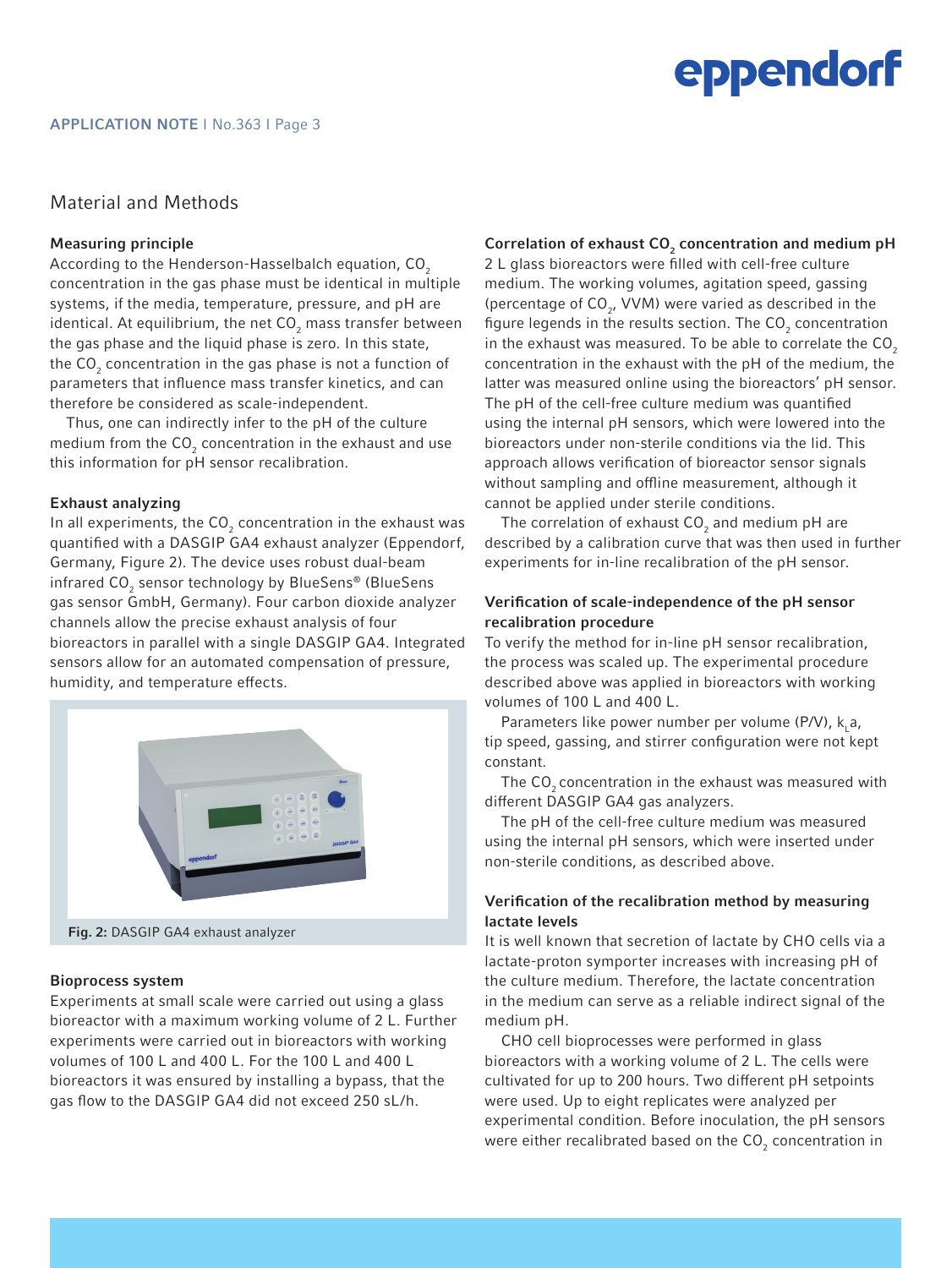the exhaust or using a standard procedure based on offline pH readings. All other process parameters were the same

for all runs until 200 h into the batch. After that, the feed strategy was modified.

### Results

Figure 3 shows the correlation of the exhaust  $CO<sub>2</sub>$ concentration and the pH of the cell-free culture medium. The correlation between the parameters was compared for four bioreactors, which were operated under different experimental conditions. Parameters like the agitation speed,  $P/V$ ,  $k$ , a, and the presence or absence of baffles varied, but did not influence the correlation.

Next, the correlation between exhaust  $\mathsf{CO}_2$  concentration and pH was compared at different scales. Again, factors



Fig. 3: Measurements were carried out in four glass bioreactors with a maximum working volume of 2 L. The  $\textsf{CO}_2$  concentration in the exhaust was measured at different medium pH values. The four bioreactors were operated under different experimental conditions, with factors like the working volume, agitation speed, P/V, and  $k<sub>L</sub>$ a being different.

including agitation speed, P/V, and gas flow differed at the different scales. Figure 4 shows that the correlation between the two parameters was scale-independent.

In summary, after pH sensor recalibration based on independent readings without sampling and offline measurement, the correlation of exhaust  $CO_2$  and pH has been proven independent from the scale and other parameters, including agitation speed, P/V, and gas flow (Figure 3, 4).



Fig. 4: pH and exhaust  $CO<sub>2</sub>$  concentration were measured in a bioreactor with a working volume of 100 L, a bioreactor with a working volume of 400 L, and two 2 L bioreactors.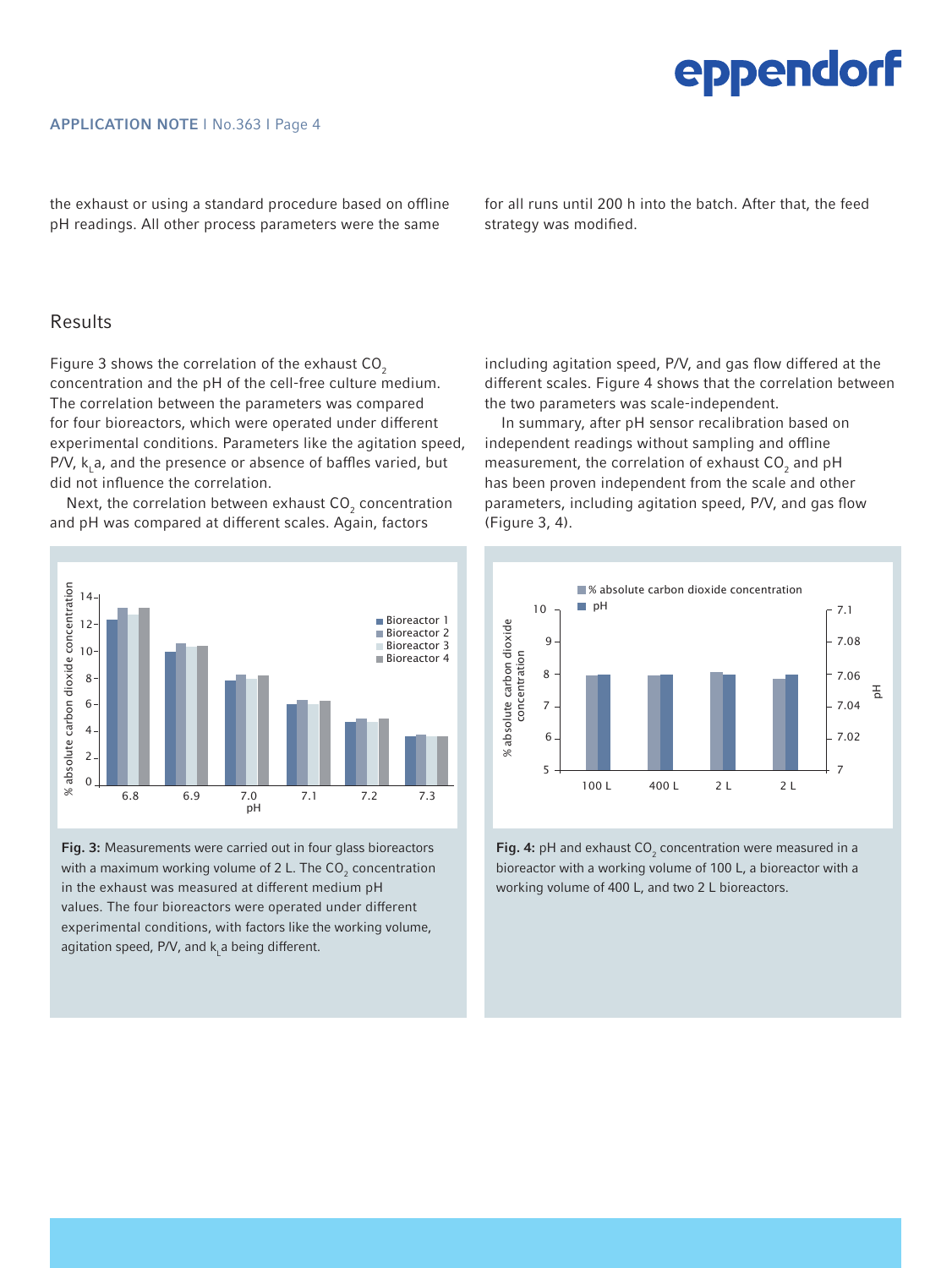The lactate concentration in the medium was used as an indirect signal of the medium pH as described in the Method section. In the runs in which the pH sensors were recalibrated based on offline measurements the lactate concentrations varied (Figure 4, blue). In the runs in which the pH sensors were recalibrated based on the  $CO<sub>2</sub>$ 

concentration in the exhaust the lactate concentrations in the replicates remained virtually identical (Figure 4, green and red). This indicates that sensors recalibrated based on the exhaust  $\mathsf{CO}_2$  concentration deliver more consistent measurements than sensors recalibrated using standard procedures based on offline measurements.



# Conclusion

Scientists from Roche Pharma Technical Development, Penzberg, Germany, present a simple and non-invasive method to apply  $\mathsf{CO}_2$  exhaust levels to indirectly monitor and control pH in cell free systems. By applying the method presented it is possible to effectively match start-pH in process transfers, scale up, and scale down, across plants, sites, and scales.

By using the exhaust-related pH measurement method, pH comparability can be established and pH excluded as

a source of potential deviation. Troubleshooting can also be conducted more efficiently. Variability in development can also be significantly decreased, which would lead to more efficient process development. In summary, the exhaust-based pH reference method provides a simple, costeffective, reproducible, and robust way to detect otherwise undetectable but relevant pH offsets in carbonate buffered systems.